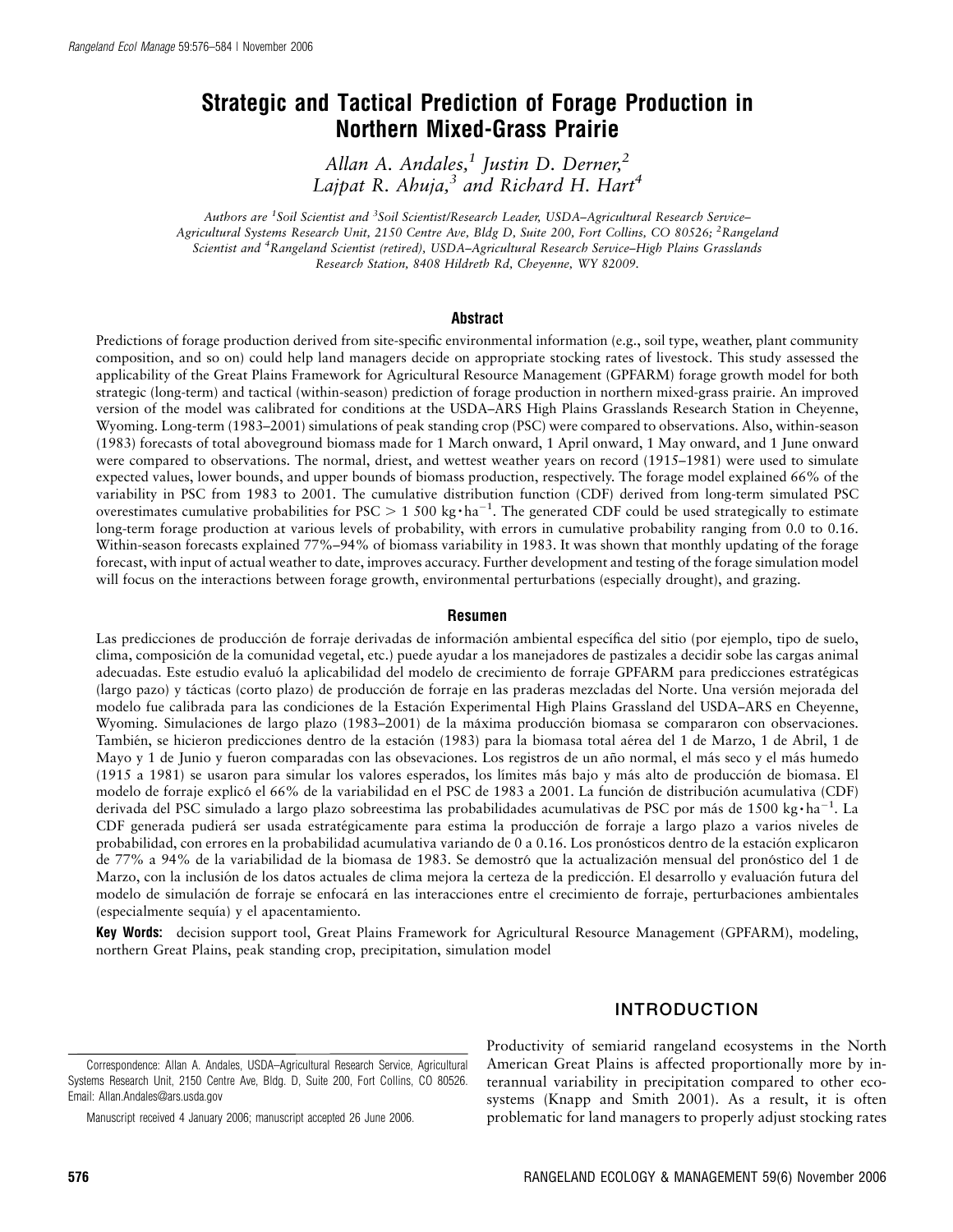between and within years to achieve sustainable use of these lands for livestock production. Because determinations of stocking rate depend on accurate estimates of forage production and determinations of forage production are often time consuming and subject to criticism as a point in time measurement, decision support tools are needed by land managers to assist in strategic (defined as between years) and tactical (defined as within-year) planning efforts. Computer simulation models of forage production have utility in both strategic (e.g., Parsch et al. 1997) and tactical (e.g., Wight et al. 1984) planning applications. For example, predictions of forage production from site-specific environmental information (e.g., soil type, weather, plant community composition, and so on) would provide land managers with information to decide on an initial stocking rate at the beginning of each grazing season and, potentially, information for adjustments of stocking rate during the grazing season. The USDA–Agricultural Research Service (ARS) Great Plains Framework for Agricultural Resource Management (GPFARM) forage growth model (Andales et al. 2005) is envisioned to address both strategic and tactical applications.

Initial testing of the GPFARM forage growth model for strategic planning regarding forage production in a shortgrass prairie determined that the model had functional utility in simulating forage production, but improvement was needed regarding plant responses to environmental stresses (Andales et al. 2005). However, this study evaluated only 3 years of forage production data at this site. Therefore, there was a need to further test the functional ability of the GPFARM forage growth module with more extensive forage production data sets to increase the strategic planning utility. In addition, there was a need to conduct initial tests of the tactical planning ability of the GPFARM forage growth module.

Fortunately, regression relationships have been developed for predicting forage production from precipitation in many rangeland ecosystems (e.g., Launchbaugh 1967; Khumalo and Holechek 2005) including extensive efforts in northern mixedgrass prairie (e.g., Biondini and Manske 1996; Biondini et al. 1998; Heitschmidt et al. 1999). Spring precipitation amounts are a good predictor of forage production in northern mixedgrass prairie because most of the forage production is completed early in the summer because of dominance of C3 perennial grasses (e.g., Biondini and Manske 1996), but they lack robustness as decision support tools for land managers. A better tactical planning tool will likely need to utilize variables such as soil water that can be measured or simulated for real-time decisions. It remains to be determined whether the GPFARM forage growth module can function as a tactical decision support tool, but the model does have components for soil water, root growth and soil water use (Andales et al. 2003).

Our goal in this study was to assess the applicability of the GPFARM forage growth model for both strategic and tactical prediction of forage production in northern mixed-grass prairie. This study takes advantage of a long-term experiment in southeastern Wyoming in which forage production data have been obtained since 1982 (Hart et al. 1988; Manley et al. 1997). The specific objectives were 1) to assess the accuracy of GPFARM predictions of forage production compared to annual observations of peak standing crop (strategic prediction utility) and 2) to assess GPFARM predictions of within-growing season forage production based on initial soil water content in spring (tactical prediction utility).

## MATERIALS AND METHODS

## Improved GPFARM Forage Module

Andales et al. (2005) previously described the major plant processes simulated. In their evaluation of the forage module, they concluded that there was a need to improve the plant model's response to environmental stresses. The following 3 limitations to simulating plant responses to the environment were identified:

- 1. Initial biomass at emergence, storage:growth ratio, respiration rate, root mortality rate, and root:shoot ratio were considered site parameters and were not specific to each functional group. These limited the model's ability to simulate differences in seasonal growth patterns among the functional groups.
- 2. Emergence/green-up and start of senescence were the only phenological stages. These parameters were given as days of the year and not as heat units or photoperiod, which are more physiologically sound. The model was not appropriate for continuous multiyear simulations (i.e., required for strategic applications) because it could not simulate year-to-year variability in emergence/green-up and senescence as a function of climate.
- 3. The plant module did not simulate root growth and water uptake (transpiration) separately for each functional group. This made it impossible to simulate competition for soil water among functional groups.

The following improvements were made to the forage module to address the above limitations:

- 1. Initial biomass at emergence, storage : growth ratio, respiration rate, root mortality rate, and root:shoot ratio can now be specified separately for each functional group, resulting in better control of the simulated growth curves.
- 2. A simple phenology module based on heat units (growing degree days) was developed for rangeland plant functional groups. The critical growth stages considered are spring green-up/emergence (*EmergGDD*,  $°C \cdot d$ ), end of vegetative growth, start of senescence, and maturity (MatureGDD,  $°C \cdot d$ ). In addition, a simple algorithm was adapted from the SPUR plant component (Hanson et al. 1988) to estimate the amount of biomass translocated from live roots to the shoots at spring green-up.
- 3. The root growth, potential transpiration, and root water uptake algorithms were modified to simulate root growth and transpiration separately for each functional group. Leaf area index of each functional group is simulated to account for differences in light interception and subsequent transpiration.

In addition to the above improvements in the simulation of plant processes, the GPFARM forage module was reprogrammed in object-oriented Java for easier code improvement, maintenance, and debugging.

The improved forage module of GPFARM is a simplification of the SPUR plant model (Hanson et al. 1988). Live and dead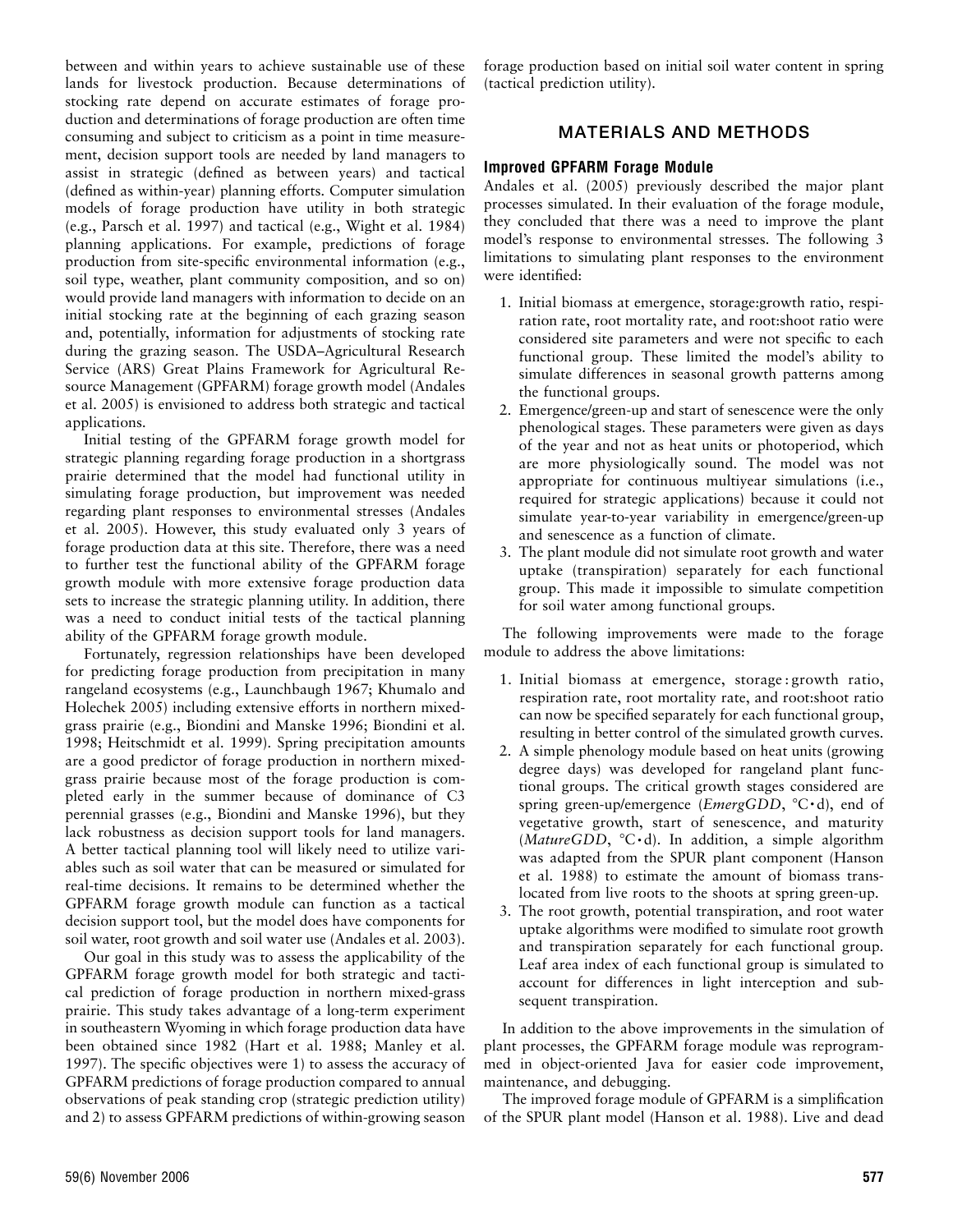Table 1. Critical forage parameters used in the forage growth simulations.

| Parameter                                  | Definition                                                 | Functional group    |                     |       |
|--------------------------------------------|------------------------------------------------------------|---------------------|---------------------|-------|
|                                            |                                                            | Warm-season grasses | Cool-season grasses | Forbs |
| GrRate $(kg \cdot kg^{-1} \cdot d^{-1})$   | Maximum relative growth rate of shoot                      | 0.22                | 0.18                | 0.17  |
| Tmax $(^{\circ}C)$                         | Maximum temperature for growth                             | 45                  | 36                  | 35    |
| Topt $(^{\circ}C)$                         | Optimum temperature for growth                             | 30                  | 20                  | 20    |
| Tmin $(^{\circ}C)$                         | Minimum temperature for growth                             | 5                   | 0                   | 3     |
| EmergGDD $(^\circ \text{C} \text{d})$      | Calendar year growing degree days to emergence or green-up | 70                  | 200                 | 105   |
| MatureGDD $(^\circ \text{C} \text{d})$     | Calendar year growing degree days to maturity              | 500                 | 2 2 0 0             | 188   |
| SenGDD $(^\circ \text{C} \text{d})$        | Calendar year growing degree days to start of senescence   | 1400                | 200                 | 685   |
| SenRate $(kg \cdot kg^{-1} \cdot d^{-1})$  | Rate of tissue dying in the growing season                 | 0.001               | 0.001               | 0.002 |
| FallRate $(kg \cdot kg^{-1} \cdot d^{-1})$ | Transfer of standing dead biomass to the ground            | 0.008               | 0.008               | 0.010 |

forage are simulated for 5 functional groups (warm-season grasses, cool-season grasses, forage legumes, shrubs, and unpalatable forbs) rather than for individual species. The model is deterministic and simulates average biomass production based on average plant, soil, and weather parameters that are assumed to represent a field or paddock. The proportion of the plant community in each functional group ( $PropPop, 0 - 1$ ) is specified by the user and should add up to 1.0. Biomass production for each functional group is calculated on the basis of a potential growth rate that is adjusted by nondimensional scalar multipliers for temperature and water stress factors:

$$
\Delta W = GrRate(AboveBio)(EVP)
$$
 [1]

where  $\Delta W$  is daily change in biomass (kg·ha<sup>-1</sup>·d<sup>-1</sup>), GrRate is potential growth rate  $(kg \cdot kg^{-1} \cdot d^{-1})$ , *AboveBio* is aboveground live biomass (kg $\cdot$ ha<sup>-1</sup>), and EVP is the environmental fitness factor  $(0 - 1)$  affecting forage production. Environmental fitness is quantified by

$$
EVP = ETP \cdot EWP
$$
 [2]

where  $ETP$  is effect of temperature on production  $(0 - 1)$  and EWP is effect of water availability on production  $(0 - 1)$ . Hanson et al. (1988) discuss the empirical basis for the functions, and the reader is referred to them for a detailed description. The ETP function is an empirical bell-shaped curve with minimum (*Tmin*), optimum (*Topt*), and maximum (*Tmax*) temperatures for growth determining its shape. The EWP is a threshold response curve that is a function of the ratio of actual evapotranspiration (ET) and potential ET. The current version of GPFARM does not explicitly consider nitrogen stress. This was not considered a major limitation in the current study because the simulated systems were natural rangelands with no commercial N fertilization and presumed to have stable, albeit low, plant-available N levels. Also, the effect of N stress is implicitly considered in the calibration of potential growth rate (GrRate) of each functional group. Plant respiration (kg $\cdot$  ha<sup>-1</sup> $\cdot$ d<sup>-1</sup>) is estimated by

$$
Respiration = RespRate \cdot W_s \qquad [3]
$$

where  $\mathit{RespRate}$  is relative respiration rate (0.04 kg $\cdot$ kg $^{-1}$  shoot biomass  $\cdot d^{-1}$ ) and  $W_s$  is current biomass stored in the shoot  $(kg \cdot ha^{-1})$ . Daily net assimilation by each functional group is the difference between  $\Delta W$  and Respiration.

Senescence is also simulated by the use of a parameterized senescence rate (SenRate, kg·kg<sup>-1</sup>·d<sup>-1</sup>) that takes effect after a specified number of growing degree days (SenGDD,  $^{\circ}C \cdot d$ ). After senescence, aboveground biomass falls to the soil surface as litter at a parameterized rate (FallRate, kg·kg<sup>-1</sup>·d<sup>-1</sup>). Root biomass is calculated by multiplying total aboveground biomass by the root:shoot ratio and assuming an exponential distribution in the soil profile (Weaver et al. 1935; Gill et al. 1999).

#### Calibration of Forage Model

The forage model was calibrated for conditions at the USDA– ARS High Plains Grasslands Research Station in Cheyenne, Wyoming (lat 41°11'N, long 104°53'W). The climate at the site is semiarid with an average annual precipitation of 384 mm. Precipitation is lowest in December, increasing to a maximum in late May and early June, and remains moderate until fall, when it decreases again to a December minimum (Stevenson et al. 1984). Daily climate data were taken from the GPFARM historical climate database (extracted from National Climate Data Center databases) for Cheyenne, Wyoming. These included precipitation (mm), maximum and minimum air temperature (°C), solar radiation (langleys  $\cdot d^{-1}$ ), mean wind speed  $(m \cdot s^{-1})$ , and mean relative humidity (%). Daily precipitation is used in the model to calculate infiltration and soil water redistribution by the method described by Andales et al. (2003). Daily solar radiation, relative humidity, and wind speed are used to estimate potential ET by the extended Shuttleworth-Wallace method (Farahani and Ahuja 1996). Soil profile characteristics of Albinas loam, which is the dominant soil at the site, were obtained from the GPFARM soils database (derived from merged Natural Resource Conservation Service Soils-5 and Soils-6 databases).

The forage model was calibrated against monthly total forage biomass collected in 1982 (Test 1984). Observed total biomass was an average from 4 temporary  $1.9\text{-m}^2$  exclosure cages with each cage having 2 0.18-m<sup>2</sup> clipped subplots. The exclosures were in season-long continuous grazed pastures with moderate stocking rates (0.8 ha $\cdot$ AUM<sup>-1</sup>) and were moved a random distance and direction between each sampling date. The plant parameters in the GPFARM forage module were adjusted to get the best fit of the total biomass curve (Table 1). The magnitude and timing of peak growth were most sensitive to GrRate and Topt. Monson et al. (1983, 1986) provided ranges of Topt for warm-season and cool-season grasses that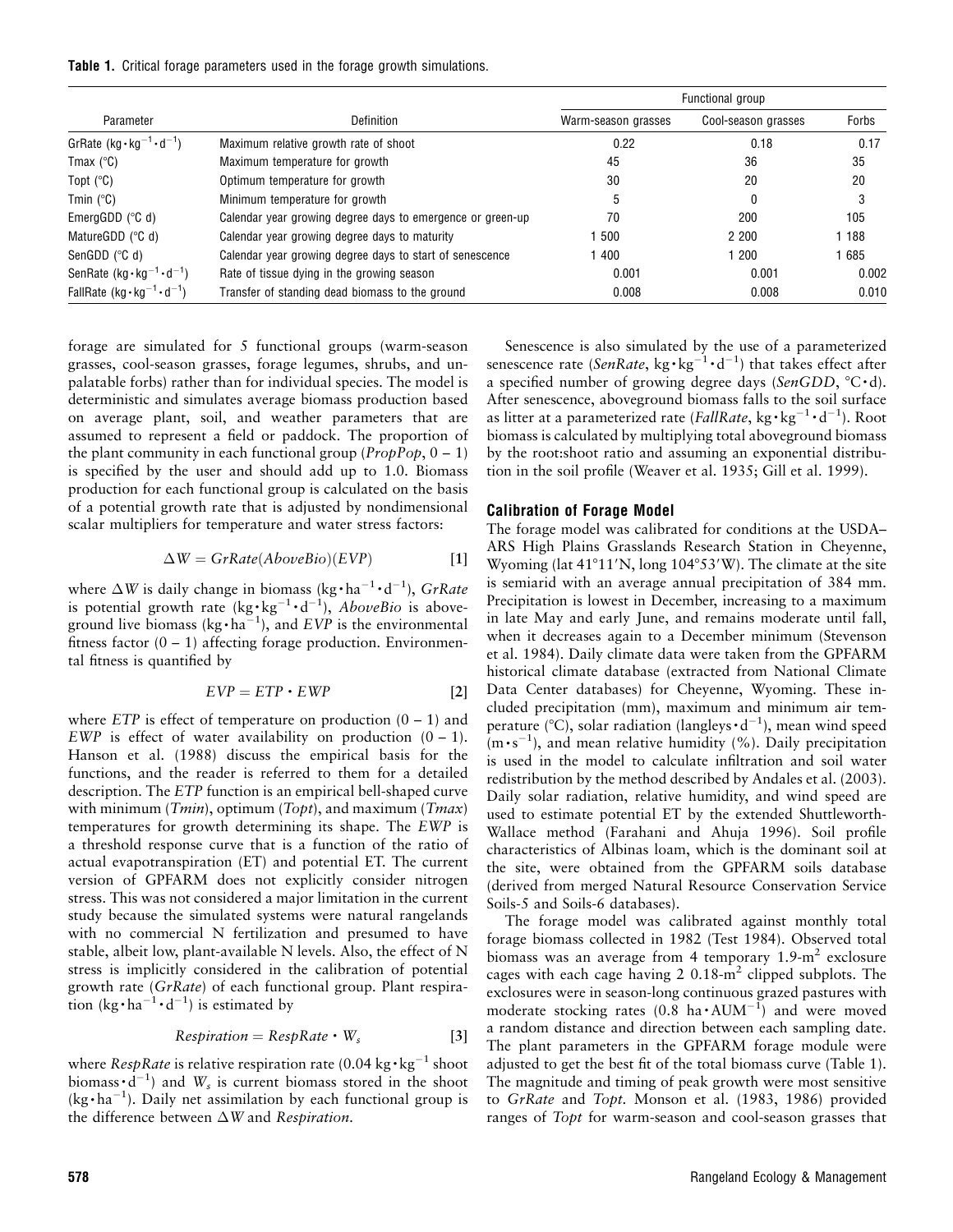typically dominate the study site. The SenGDD and SenRate parameters had the greatest influence on biomass decline and were adjusted to obtain the best fit for the declining phase of the curves. The initial plant community composition in 1982 was estimated from onsite production data as follows: proportion of forage made up by warm-season grasses,  $PropPopWSG = 0.49$ ; proportion of forage made up by coolseason grasses,  $PropPopCSG = 0.37$ ; proportion of forage made up by forbs,  $ProbPopFb = 0.14$ . Forage legumes and shrubs were rare.

#### Strategic (Long-Term) Prediction of Forage Production

After calibration with 1982 biomass data, the improved forage model was tested against 19 years (1983–2001) of observed annual peak standing crop (PSC) of herbage. Four  $1.5 \text{ m}^2$ exclosures were randomly located on Albinas or similar soils in season-long continuous grazed pastures with moderate stocking rates and were moved prior to each grazing season in a random direction a random distance, conditional that the slope remained similar across years. In late July of each year, PSC was determined inside each exclosure by hand clipping a  $0.18 \text{ m}^2$ quadrat to ground level or by capacitance meter reading, which was converted to a PSC value from a regression equation (Manley et al. 1997). Daily climate data (1983–2001) were taken from the GPFARM historical climate database (extracted from National Climate Data Center databases) for Cheyenne, Wyoming.

The model simulation covered the period of 1 January 1982 through 31 December 2001. The simulation of the rangeland dynamics in 1982 was done to allow the simulated soil water content and plant biomass to stabilize by the start of 1983, thus serving as the initial condition for the 1983–2001 simulated period. Soil water measurements that could be used to initialize the model for 1983 were not available. All the forage parameters were kept the same as the values from the calibration obtained using 1982 data (Table 1). The time series of observed PSC was compared to simulated PSC in each year. The performance of the model in simulating the trends in PSC as affected by climate over the 19-year period was assessed (see Model Evaluation) to determine the adequacy of the model for strategic (long-term) forage prediction. Empirical cumulative distribution functions (CDF) of both the observed and simulated time series of PSC were plotted using the *ecdf* and *plot* functions in R (R Development Core Team 2005). The 2-sample Kolmogorov–Smirnov (KS) test (Conover 1971) was performed to determine if the predicted and observed CDFs differed significantly. The *ks.test* function in R was used to perform the test.

#### Tactical (Within-Season) Prediction of Forage Production

The difficulty in predicting within-season forage production lies in forecasting the weather for the current growing season. We attempted to predict forage production in 1983 using a normal weather year identified from an analysis of historical weather. The year 1983 was chosen because monthly forage production data were available for comparison with model predictions (Test 1984). At the semiarid study site in Cheyenne, Wyoming, forage production is most sensitive to the amount of precipitation occurring in the growing season. We analyzed 67 years of precipitation record (1915–1981) from Cheyenne,

The initial forage forecast was made for 1 March 1983 onward using normal weather from 1 March onward. Subsequent forage forecasts were made for 1 April onward, 1 May onward, and 1 June onward, with actual weather until the start date of forecast being used in lieu of normal weather data. Onsite soil water content was not available for 1983. Thus, the simulated period began on 1 January 1982 until each forecast start date (i.e., 1 March, 1 April, 1 May, and 1 June 1983) using actual weather data. The model-calculated soil water content at each forecast start date was used as the initial soil water content for the forecasted period. The accuracy of the forage forecast was expected to improve with each forecast update as actual weather data became available. For each simulation, the forecasted total forage biomass was compared with monthly observations taken in 1983.

#### Model Evaluation

Time-series plots of predicted (p) and observed (o) values as well as difference statistics were used in the evaluation of forage simulations. The mean and standard deviation of the modelpredicted  $(\bar{p}, s_p)$  and the observed  $(\bar{o}, s_o)$  forage production were calculated as well. The following difference statistics were calculated: mean bias error (MBE), root mean square error  $(RMSE)$ , and index of agreement  $(d)$ . Mean bias error shows the magnitude of the average over- or underprediction of the model and is expressed as

$$
MBE = \frac{\sum_{i=1}^{n} (p_i - o_i)}{n}
$$
 [4]

where  $p_i$  is the *i*th predicted value,  $o_i$  is the *i*th observed value, and  $n$  is the number of data pairs. The RMSE, which shows the average deviation between predicted and observed values regardless of sign, was calculated by

RMSE = 
$$
\sqrt{\frac{\sum_{i=1}^{n} (p_i - o_i)^2}{n}}
$$
 [5]

The index of agreement, d, which gives the proportion of the observed variance that is explained by the model, was calculated as proposed by Willmott (1981) and Willmott and Wicks (1980):

$$
d = 1 - \left[ \frac{\sum_{i=1}^{n} (p_i - o_i)^2}{\sum_{i=1}^{n} (|p'_{i}| + |o'_{i}|)^2} \right], \quad 0 \leq d \leq 1
$$
 [6]

where  $p_i$ ,  $o_i$ , and *n* are as previously defined,  $p_i' = p_i - \bar{o}$ , and  $o_i' = o_i - \bar{o}$ , where  $\bar{o}$  is the observed mean and the enclosing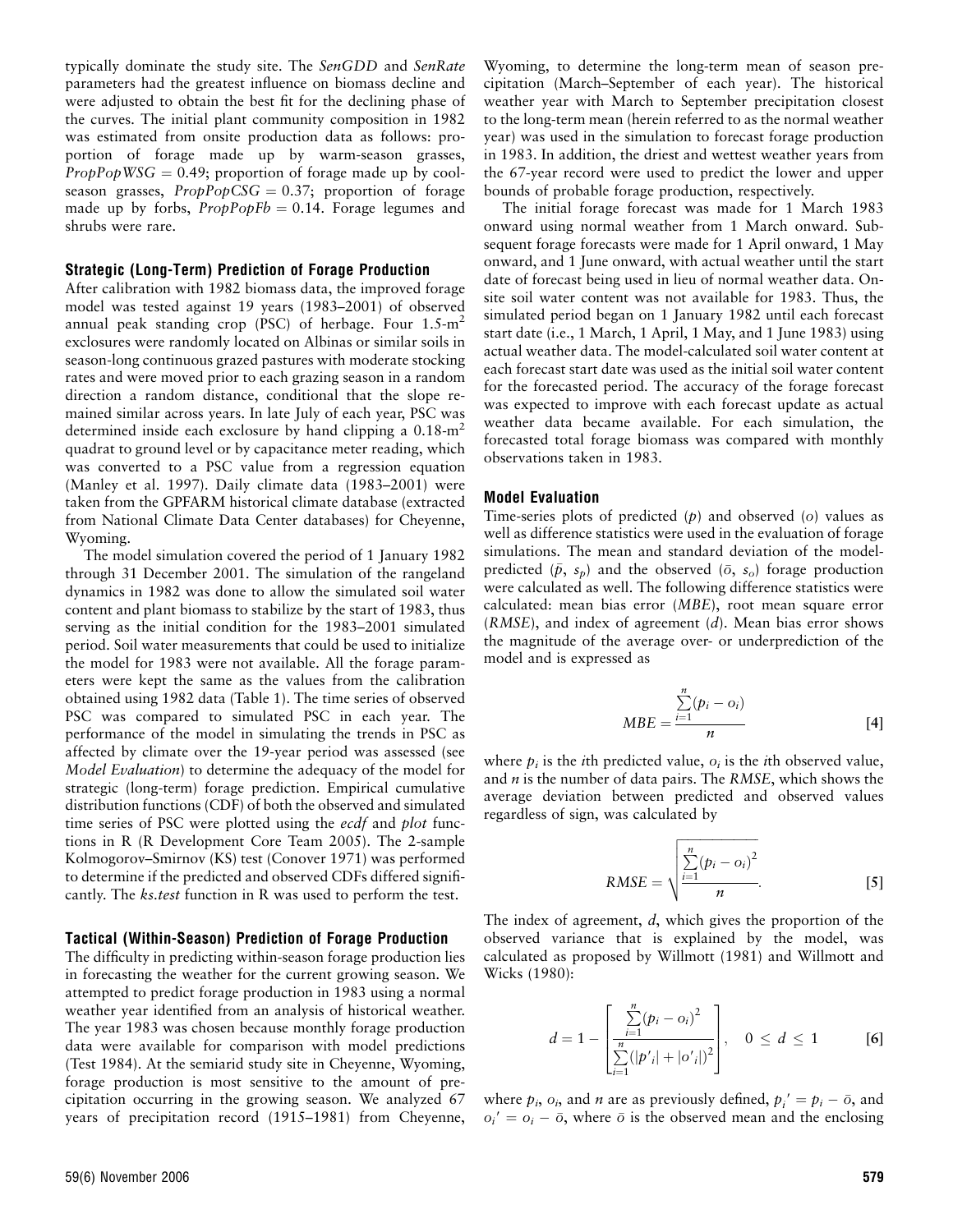

Figure 1. Results of continuous long-term simulation of forage production using the improved GPFARM forage model. Observed and simulated values of peak standing crop (PSC) (a) are shown from 1983 to 2001 for a northern mixed-grass prairie site in Cheyenne, Wyoming. Corresponding April–August precipitation totals (critical period of growing season) are also shown (b). The PSC was not measured in 2000 because of a severe drought. The year 2000 was excluded from the statistics. Statistics shown are observed and predicted mean ( $\bar{o}$  and  $\bar{p}$ , respectively), observed and predicted standard deviation ( $s_0$  and  $s_n$ ) respectively), mean bias error (*MBE*), root mean square error (*RMSE*), and index of agreement  $(d)$ .

bars ( $\vert \vert$ ) indicate absolute values. Zero (0) and one (1) bound the d statistic, where 1 indicates complete agreement between  $p$  and  $o$ . In the evaluation of model accuracy, the 1:1 line corresponds to perfect agreement between  $o$  and  $p$  when  $p$  is plotted against o. While the coefficient of determination  $(r^2)$ , which is commonly used to report model accuracy, is a measure of the tightness of the linear relationship between  $\sigma$  and  $p$ relative to the regression line, d is a measure of the tightness of the linear relationship relative to the 1:1 line. The  $r^2$  can be a misleading measure of accuracy (Willmott 1982), as the regression line can deviate considerably from the 1:1 line; therefore,  $d$  was used in lieu of  $r^2$  in this study.



Figure 2. Empirical cumulative distribution functions of observed and simulated peak standing crop (1982–2001) at the northern mixed-grass prairie site in Cheyenne, Wyoming.

## RESULTS AND DISCUSSION

#### Strategic Prediction of Forage Production

The simulation model explained 66% (i.e.,  $d = 0.66$ ) of the variability in PSC from 1983 to 2001 (Fig. 1). The predicted mean PSC for the period was 8.7% lower than the observed mean. Over the period of simulation, the model had a bias to underpredict PSC (negative  $MBE = -123.7$ ). Overall, the model tracked the observed year-to-year variability in PSC. However, the time series of predicted PSC did not show the same degree of variability as observed  $(s_p < s_o)$ . The largest error in simulated PSC occurred in 2001, which was a year immediately following a severe drought. In fact, no observations of PSC were taken in 2000 because of very low forage production. The model could not simulate the apparently quick recovery of the vegetation from the severe drought. Andales et al. (2005) observed a similar model deficiency in shortgrass prairie, where the model could not simulate late-season recovery of vegetation. With the exception of 2001, the model did explain 83% of the variability in PSC (1983–1999).

One strategic application of the forage simulation model is the estimation of a time series of PSC at a location. The CDF of the time series can then be used to estimate probabilities of forage production. The CDF of PSC provides an estimate of the probability of PSC being less than or equal to certain amounts (i.e., cumulative probability). The converse of cumulative probability (i.e., 1.0 – cumulative probability) may be more useful in deciding on a stocking rate because it is an estimate of the probability of PSC being equal to or greater than a certain amount.

The empirical CDFs for the observed and predicted values of PSC (1982–2001) are both shown in Figure 2. The predicted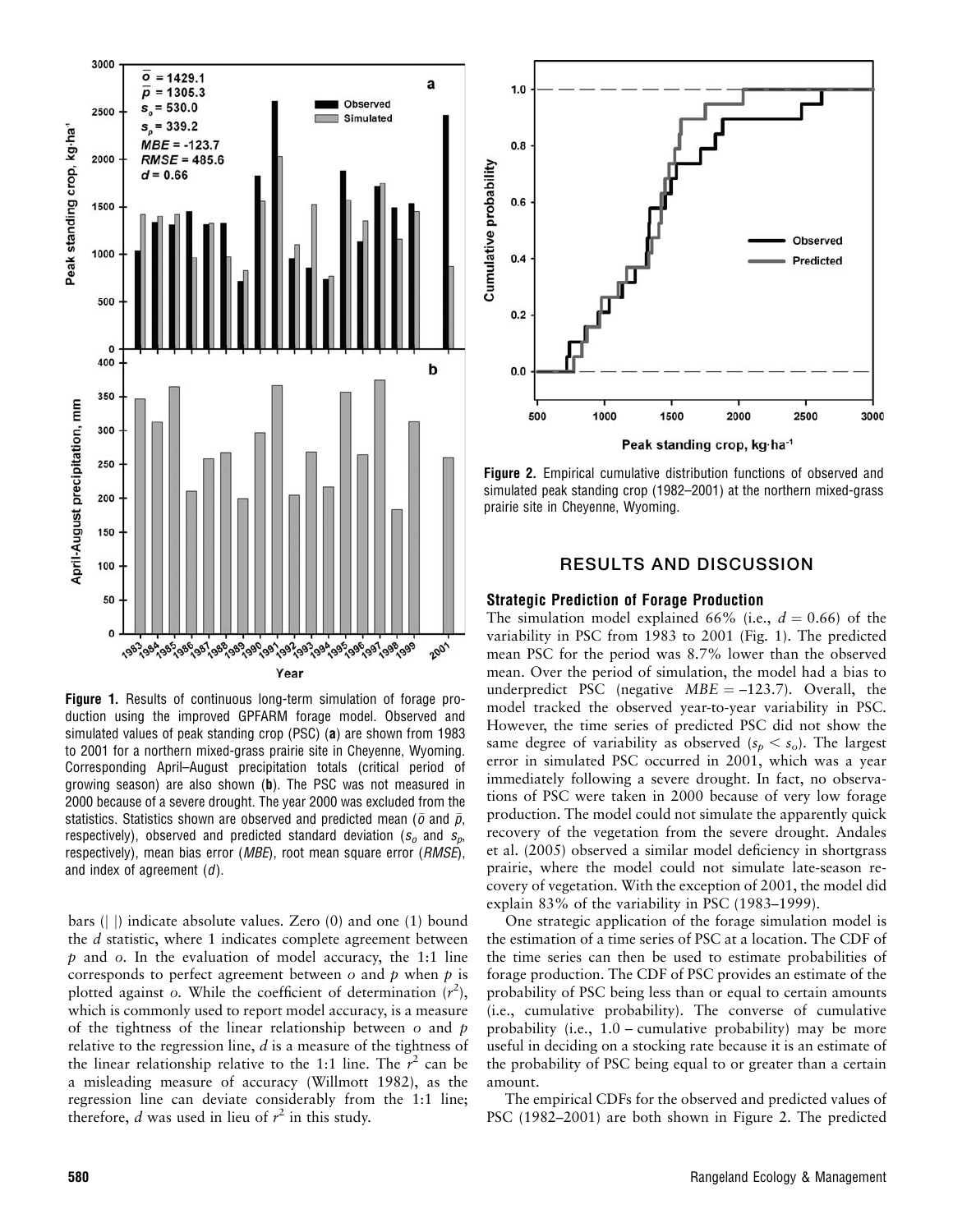

Figure 3. Forecasts of total aboveground biomass (dry matter) for 4 forecasted periods in 1983 at the northern mixed-grass prairie site in Cheyenne, Wyoming.

CDF has a steeper slope and smaller range than the observed CDF. These indicate that predicted PSC has less variability than observed PSC. The predicted CDF gives higher cumulative probabilities for PSCs greater than  $1500 \text{ kg} \cdot \text{ha}^{-1}$ . This is another way of saying that the model tends to underpredict PSC values greater than  $1500 \text{ kg ha}^{-1}$ . Thus, if the predicted CDF were to be used in deciding stocking rates, it would err on the conservative side for PSCs greater than 1 500 kg $\cdot$ ha<sup>-1</sup>. For example, it estimates that 80% of the time, PSC will be less than or equal to 1 600 kg $\cdot$  ha<sup>-1</sup>. The observed CDF estimates that 80% of the time, PSC will be less than or equal to  $\sim$  1 800  $kg \cdot ha^{-1}$ . Therefore, the predicted CDF is potentially useful within the 500-1 500 kg $\cdot$ ha<sup>-1</sup> PSC range. Better agreement between simulated and observed CDFs is expected with further model improvements.

The KS test failed to reject the null hypothesis that the observed and predicted empirical CDFs come from the same distribution. The maximum separation (error) in the cumulative distributions (D parameter) was 0.1579, while the P value was 0.978. This provided some evidence that the forage model can potentially be used to generate a long-term time series of PSC values having a realistic distribution that is characteristic of the prairie site at Cheyenne, Wyoming.

A cursory comparison of trends in observed PSC and season precipitation (Figs. 1a and 1b) reveals that PSC is not always directly related to the amount of precipitation. For example, April–August precipitation in 1985, 1991, and 1997 were all relatively high but did not result in similar levels of PSC. Indeed, the timing of precipitation, initial soil water, growing degree-days, and other environmental factors have to be considered in making strategic predictions of forage production. While most of these factors have been incorporated in the forage model, the simulated interactions and effects on forage production will need closer examination. Other factors still need to be incorporated in the model. For example, the direct effect of solar radiation on forage growth is not explicitly modeled, and simulated plant growth is driven by air temperature. Data collection for these model improvements will require intensive field observations involving frequent aboveand belowground biomass observations, phenological observations, and continuous monitoring of weather and soil water.

#### Tactical Prediction of Forage Production

The analysis of long-term precipitation records at Cheyenne, Wyoming, indicated that 1953 had seasonal precipitation closest to normal. The year 1923 was the wettest year, while 1964 was the driest. The March–September precipitation totals were 302, 456, and 136 mm in 1953, 1923, and 1964, respectively. Weather data from these years were used in the model to give the normal, wettest, and driest forecasts in 1983. Actual March–September precipitation in 1983 was 441 mm, which was above normal. It was shown in the previous section that the model simulated less variability in PSC than observed, especially underestimating high values. Therefore, the probable range of biomass production may be greater than that indicated by the wettest and driest forecasts given here.

The progression of updated forecasts, initially for 1 March 1983 onward, is shown in Figure 3. For each forecasted period, the normal forecast was taken as the best estimate of total biomass, while the driest and wettest forecasts gave the lower and upper bounds of probable forage production. The accuracy of the normal forecast improved as the forecast was updated for 1 April 1983 onward and 1 May 1983 onward. Index of agreement (d) increased and RMSE decreased from the 1 March 1983 forecast start date to the 1 May 1983 forecast start date (Fig. 3a–3c). The model underpredicted forage biomass in July for the forecasts made for 1 March 1983 onward and 1 April 1983 onward. The most accurate forecast was obtained for 1 May 1983 onward, with the normal forecast explaining 94%  $(d = 0.94)$  of within-season biomass variability. The normal forecast for 1 June 1983 onward was not the most accurate, and it overestimated biomass production (Fig. 3d).

This discrepancy may be explained by realizing that accuracy of the forecasted biomass curves was related to how close the forecasted precipitation tracked actual patterns. Actual weather data were used until the start date of forecast, after which normal weather (i.e., from 1953) was used. The forecasted cumulative precipitation was closest to the actual values in the forecast with a 1 May 1983 start date (Fig. 4). Therefore, this forecast was the most accurate. Cumulative precipitation amounts were underestimated in the forecasts with 1 March 1983 and 1 April 1983 start dates compared to actual 1983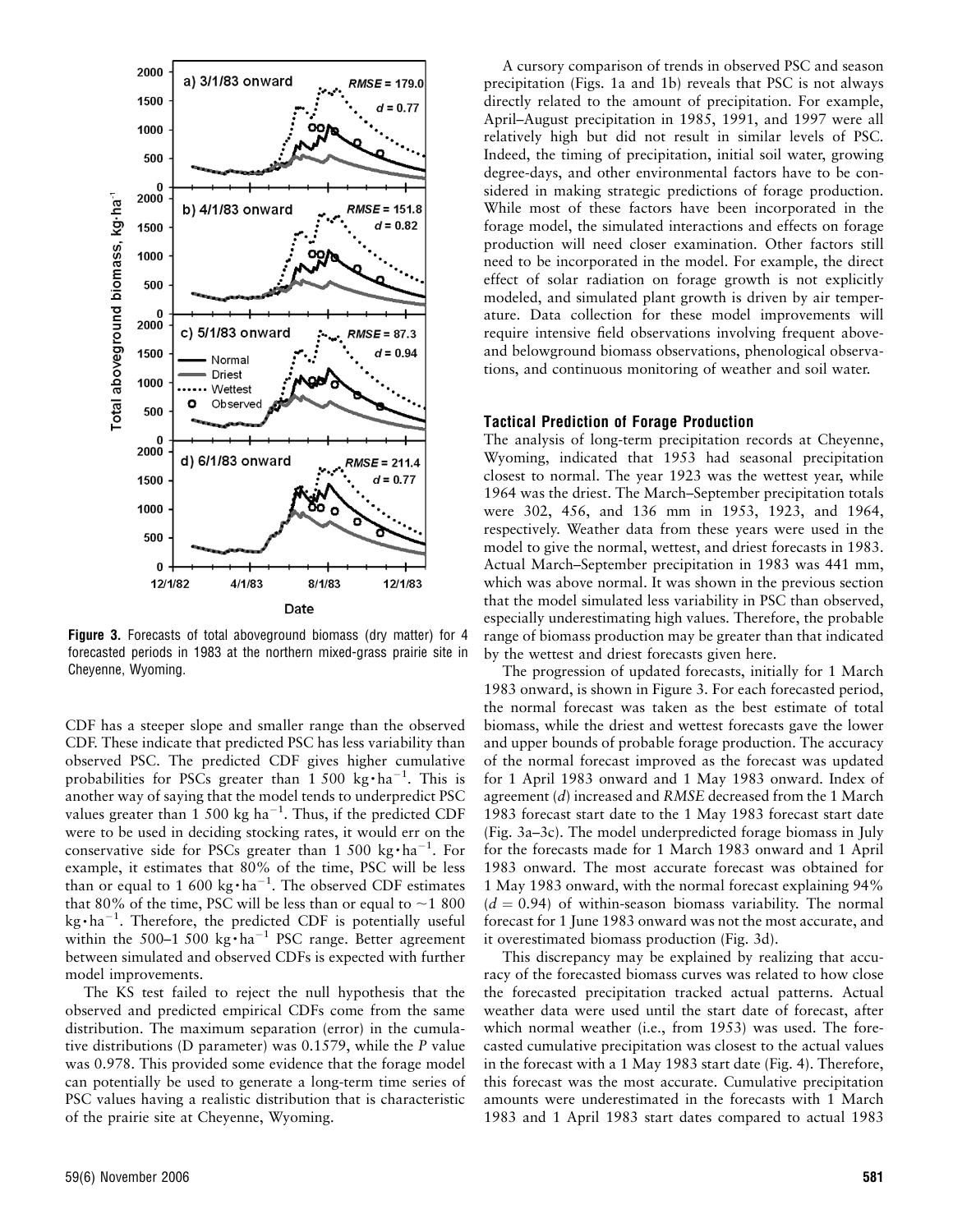

Figure 4. Cumulative precipitation for different forecast start dates in 1983. The region encircled highlights how much cumulative precipitation for the case of 1 June 1983 start of forecast has deviated from the actual values by July, when peak biomass usually occurs.

precipitation. This resulted in underpredictions of total biomass in July. Cumulative precipitation was overestimated in the forecast with 1 June 1983 start date and resulted in overpredictions of biomass. Total aboveground biomass peaked in July. The region encircled in Figure 4 highlights how much cumulative precipitation for the case of 1 June 1983 start of forecast has deviated from the actual values by July, when peak biomass usually occurs. Thus, the accuracy of the normal forecast depends on the similarity between normal and actual weather.

Because of the uncertainty in using normal weather to forecast forage production, the driest and wettest weather are used to derive lower and upper bounds of probable forage production. The decision maker can then speculate whether forage biomass will be above or below the normal forecast while staying within the lower and upper bounds. These "adjustments" to the normal forecast can be made if seasonal precipitation is forecasted to be above or below normal and the forecasts are reliable. The Climate Prediction Center (CPC) of the National Weather Service provides short-term and longterm outlooks for both temperature and precipitation for the continental United States that can help guide adjustments in the forage forecast (http://www.cpc.ncep.noaa.gov/products/ OUTLOOKS\_index.shtml). Although previous CPC seasonal precipitation forecasts were shown to have limited agricultural utility in the northern Great Plains (Schneider and Garbrecht 2003), improvements in climate forecasting skill should increase the utility of these forecasts in the future. For the northern mixed-grass prairie site considered in this study, we

found that simulations of PSC were directly related to total precipitation from April to May (Fig. 5). This was found to be true at different levels of initial soil water content (SWCi) on 1 May 1983. Each SWCi value was input into the model as the



Figure 5. Peak standing crop forecasted for the period 1 May 1983 onward, related to April–May precipitation and initial volumetric soil water content (SWCi) on 1 May 1983 in the top 2 soil horizons (0–81 cm) at the northern mixed-grass prairie site in Cheyenne, Wyoming.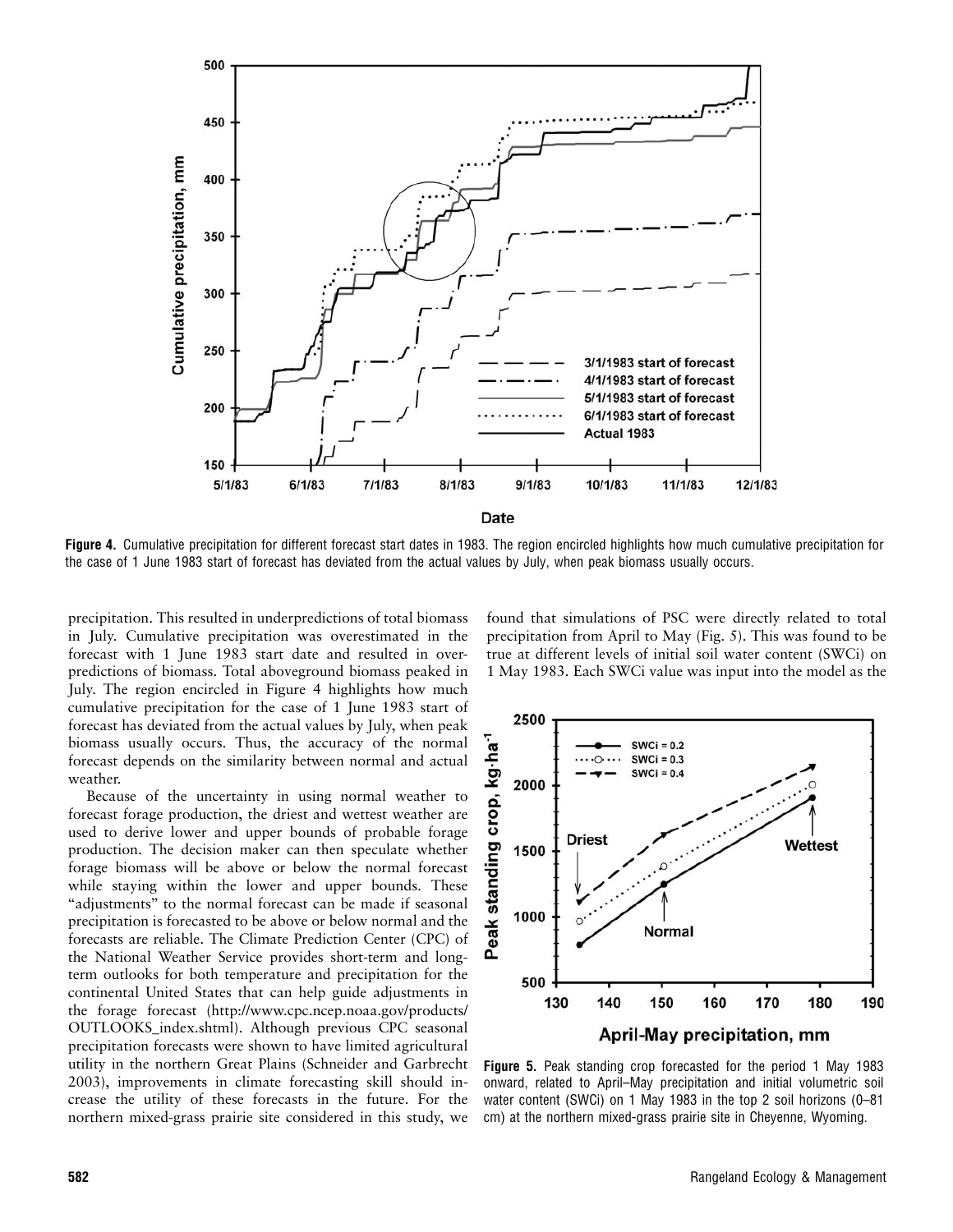initial condition for the driest, normal, and wettest forecasts for 1 May 1983 onward. Thus, a family of simulated curves may be used to forecast PSC based on knowledge of initial soil water content and anticipated level of April–May precipitation at the site (e.g., Fig. 5).

## MANAGEMENT IMPLICATIONS

We illustrate the use of the above simulation results through 2 examples, 1 each for strategic and tactical planning. For strategic planning, Rancher A at the northern mixed-grass prairie site in Cheyenne, Wyoming, would like to determine the PSC that is equaled or exceeded 80% of the time. The rancher would like to base the long-term stocking rate on this level of forage production. Assume that a long-term record of PSC is not available. Rancher A uses the CDF of predicted PSC (Fig. 2) to estimate the PSC that has a 0.8 probability of being equaled or exceeded (i.e., cumulative probability  $= 1.0 - 0.8 = 0.2$ ). From the predicted CDF in Figure 2, Rancher A determines that  $PSC = 975 \text{ kg} \cdot \text{ha}^{-1}$  has a cumulative probability of 0.2. The rancher then estimates the number of livestock that can be supported by 975 kg $\cdot$ ha<sup>-1</sup> of forage production.

For tactical planning, Rancher A wanted to adjust the stocking rate on 1 May 1983 based on forecasted forage production. At this date, the rancher knew that the average volumetric soil water content was 0.2. A nearby airport had a weather station with long-term records of daily weather. Rancher A had a consultant who previously calibrated the forage simulation model for the ranch. The consultant ran the model using the normal, driest, and wettest weather years on record to generate Figure 5. Rancher A knew that the ranch received 113 mm of precipitation in April 1983. The National Weather Service projected that precipitation in May 1983 had an equal chance of being above or below normal. Rancher A then speculated that the ranch would receive the normal amount of precipitation in the April–May period. Therefore, Rancher A looked at the line for SWCi =  $0.2$  in Figure 5, took the point at normal April–May precipitation (150 mm); and determined that a peak standing crop of 1 240 kg $\cdot$ ha<sup>-1</sup> could be expected. Rancher A then adjusted the stocking rate to a level that could be supported by 1 240 kg $\cdot$ ha<sup>-1</sup> of forage production.

The 2 examples assumed that adequate information was available to calibrate the forage simulation model and that the forecasts were reliable. Similar applications of the model at other locations will require at least 1 season in which biomass growth, preferably by functional group, has been observed or sampled. Soil layer textures (% sand, silt, clay) and bulk densities of a representative soil profile must also be available for input to the model. Daily weather records may be from an on-site or nearby weather station. Also, long-term weather records are needed to generate a simulated cumulative distribution function of PSC. These are also needed to identify the normal, wettest, and driest weather years.

This study demonstrated that the improved GPFARM forage model could be used to generate a CDF of simulated PSC, with tolerable errors (66% explained variance). The generated CDF could be used strategically to estimate long-term forage production at various levels of probability. The use of the model for tactical forage prediction was also demonstrated. The model forecasts explained 77%–94% of within-season biomass variability in 1983. It was shown that monthly updating of the early-spring forecast, with input of actual weather to date, improves accuracy. Further development and testing of the forage simulation model will focus on the interactions between forage growth, environmental perturbations (especially drought), and grazing. The simulation of recovery of vegetation after a drought period must be improved. Other aspects of the model, such as root dynamics and the soil water balance, will be studied as appropriate field data become available.

## ACKNOWLEDGMENTS

Stanley Clapp, Pam Freeman, and numerous student workers collected peak standing crop values during this study at the High Plains Grasslands Research Station. We appreciate Dr Mark West's guidance in the choice of statistical functions in R. We thank Dr John Hendrickson, Dr Jeanne Schneider, and 3 anonymous persons for reviewing the manuscript.

## LITERATURE CITED

- ANDALES, A. A., L. R. AHUJA, AND G. A. PETERSON. 2003. Evaluation of GPFARM for dryland cropping systems in eastern Colorado. Agronomy Journal 95: 1510–1524.
- ANDALES, A. A., J. D. DERNER, P. N. S. BARTLING, L. R. AHUJA, G. H. DUNN, R. H. HART, AND J. D. HANSON. 2005. Evaluation of GPFARM for simulation of forage production and cow-calf weights. Rangeland Ecology & Management 58:247–255.
- BIONDINI, M. E., AND L. MANSKE. 1996. Grazing frequency and ecosystem processes in a northern mixed prairie. Ecological Applications 6:239–256.
- BIONDINI, M. E., B. D. PATTON, AND P. E. NYREN. 1998. Grazing intensity and ecosystem processes in a northern mixed-grass prairie. Ecological Applications 8:469–479.
- CONOVER, W. J. 1971. Practical nonparametric statistics. New York, NY: John Wiley and Sons. p 309–314.
- FARAHANI, H. J., AND L. R. AHUJA. 1996. Evapotranspiration modeling of partial canopy/residue-covered fields. Transactions of the American Society of Agricultural Engineers 39:2051–2064.
- GILL, R. A., I. C. BURKE, D. G. MILCHUNAS, AND W. K. LAUENROTH. 1999. Relationship between root biomass and soil organic matter pools in the shortgrass steppe of eastern Colorado: implications for decomposition through a soil profile. Ecosystems 2:226–236.
- HANSON, J. D., J. W. SKILES, AND W. J. PARTON. 1988. A multispecies model for rangeland plant communities. Ecological Modelling 44:89–123.
- HART, R. H., M. J. SAMUEL, P. S. TEST, AND M. A. SMITH. 1988. Cattle, vegetation, and economic responses to grazing systems and grazing pressure. Journal of Range Management 41:282–286.
- HEITSCHMIDT, R. K., M. R. HAFERKAMP, M. G. KARL, AND A. L. HILD. 1999. Drought and grazing: I. Effects on quantity of forage produced. Journal of Range Management 52:440–446.
- KHUMALO, G., AND J. HOLECHEK. 2005. Relationships between Chihuahuan Desert perennial grass production and precipitation. Rangeland Ecology & Management 58:239–246.
- KNAPP, A. K., AND M. D. SMITH. 2001. Variation among biomes in temporal dynamics of aboveground primary production. Science 291:481–484.
- LAUNCHBAUGH, J. L. 1967. Vegetation relationships associated with intensity of summer grazing on a clay site in the Kansas 20–24 precipitation zone. Kansas Agricultural Experiment Station Technical Bulletin 154. 24 p.
- MANLEY, W. A., R. H. HART, M. J. SAMUEL, M. A. SMITH, J. W. WAGGONER, JR., AND J. T. MANLEY. 1997. Vegetation, cattle, and economic responses to grazing strategies and pressures. Journal of Range Management 50:638-646.
- MONSON, R. K., R. O. LITTLEJOHN, JR., AND G. J. WILLIAMS III. 1983. Photosynthetic adaptation to temperature in four species from the Colorado shortgrass steppe: a physiological model for coexistence. Oecologia 58:43-51.